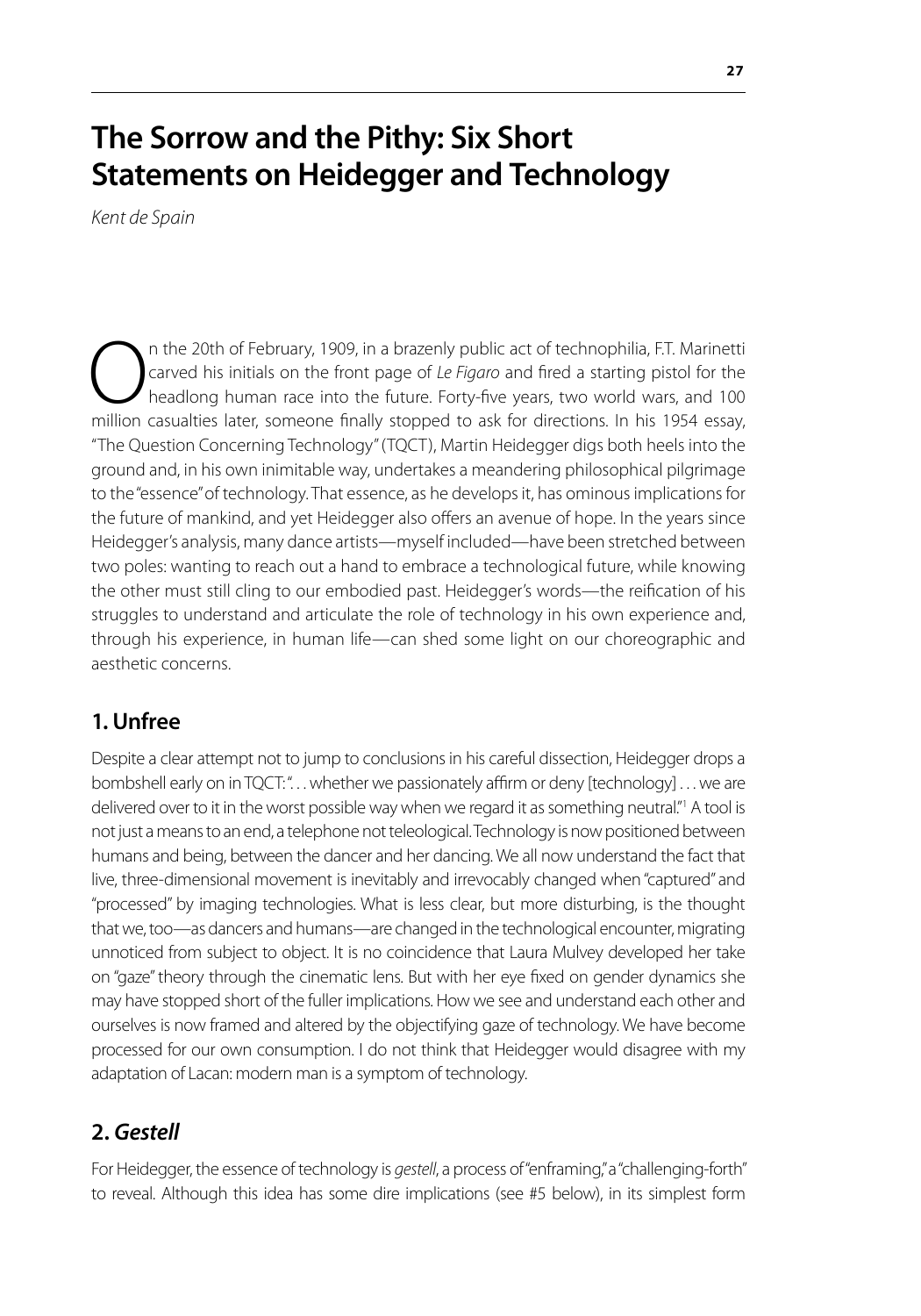enframing is certainly an accurate description of screendance, both in theory and in praxis. But it is easy to be so mesmerized by the motion and meaning in front of us that we forget that the act of enframing is also an act of excluding, the revealing always also a concealing.<sup>2</sup> Admittedly, making art is making choices. Often, the clearer the choices, the more successful the art. As Anne Bogart points out, "To be decisive is violent . . . it destroys every other possible choice, every other option."<sup>3</sup> A frame is an aperture into a world. It discloses a unique logos, a telos. But death rides piggyback on every act of creation, so we should glance, on occasion, beyond the frame and into the shadows to see what has been cast aside.

#### **3. Just us** *volk*

Despite his importance as a philosopher and thinker, it is now impossible, politically and historically, to separate Heidegger from his association with National Socialism in Germany, and his statements and actions in support of Hitler and the Nazi party. The idea of a powerful central government integrating technology, education, and politics in support of the German "people" (*volk*) must have sounded like nirvana after the chaos of the late Weimar Republic. But the frightening reality of the Nazi use of technology—and the narrowness and violence of their concept of "people"—clearly influenced Heidegger's later concerns in TQCT. Even in a field as innocuous as dance, the politics of technology persists. Who has access to technology? What "people" does it document and serve? Social media and the accessibility of low-end technologies have had a democratizing influence, but high-end equipment (mo-cap, infrared sensing systems, etc.), and the expertise necessary to program and use it, is still beyond the reach of most dancers, particularly those on the cultural margins. What are we missing without them?

#### **4. Gerund-ing**

Heidegger was in love with the gerund. In wresting control of language in order to articulate his understanding of being, Heidegger queered the surety of verbs, their tendency to be fixed in time and space. As pointed out by Fraleigh, "It seems he wanted to dance being with words. A thing (anything and everything—entity and phenomenon) is not merely a presence—it 'presences' as a 'presencing.'"4 But Heidegger's gerunds also compel his ideas into forced labor camps, forever in constant action, an unending state of becoming. In *gestell* —enframing—Heidegger sees the essence of technology as something not technological, something moving beyond our control; omnipresencing. In his final interview in *Der Spiegel* he says: "Technology is in its essence something that human beings cannot master of their own accord."<sup>5</sup> Without our own constant revealing, we could find ourselves in Richard Brautigan's poetic future, when we are "all watched over by machines of loving grace."<sup>6</sup>

#### **5.** *Dasein* **of** *da* **times**

It is easy to get so lost in Heidegger's rhetoric that you can miss the practical consequences of his analysis, and this is especially true in TQCT. For Heidegger, the effect of *gestell*, that challenging-forth toward revealing, is that everything manifests as "standing-reserve." Nature is harnessed through technology to be kept at the ready. That doesn't sound so bad, does it?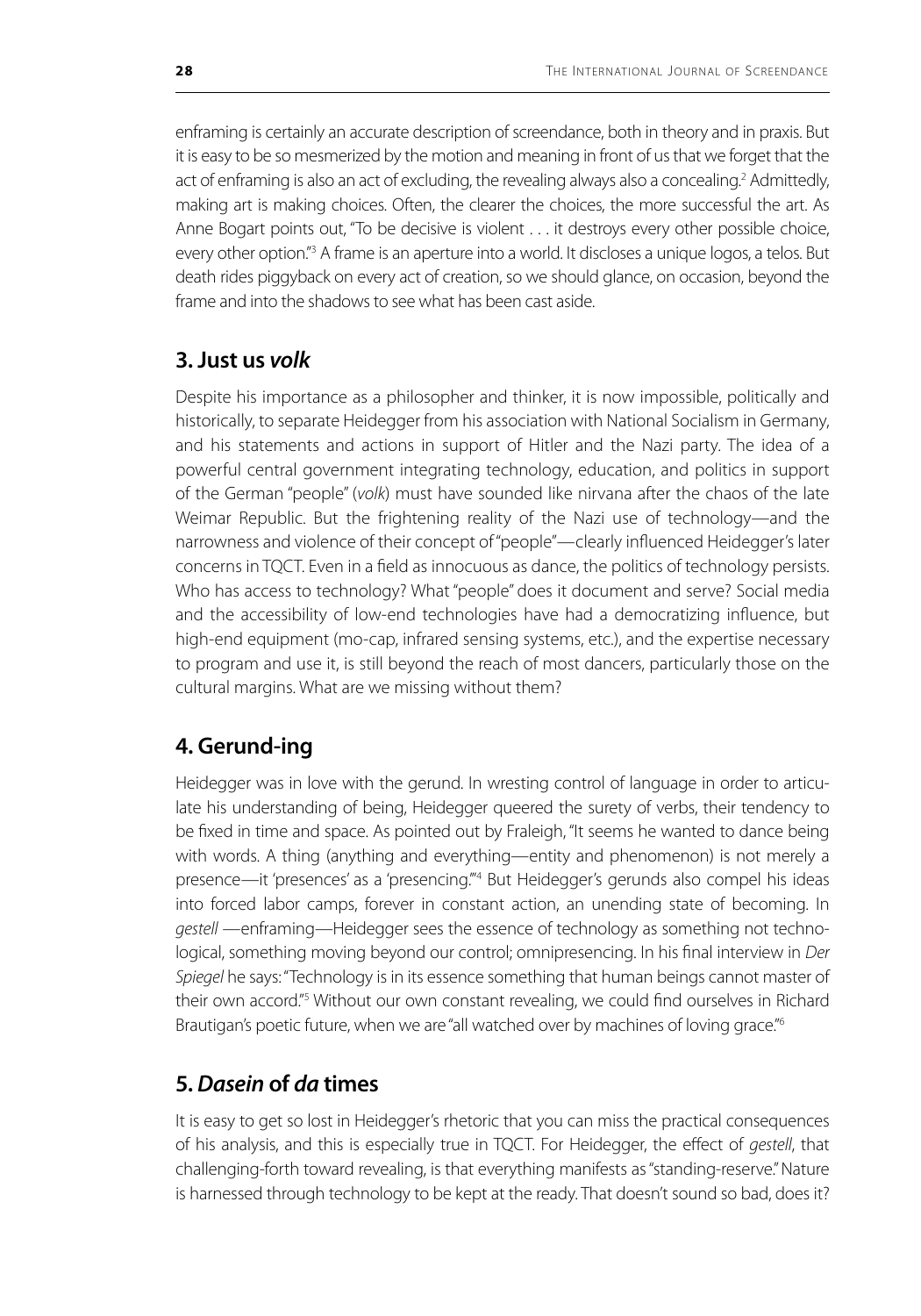If we need electricity, it is there when we throw the switch. If we need to travel, an airplane is waiting at the terminal gate. But standing-reserve is more than just keeping "enough" of something handy. It is a fundamental reprogramming of being (*dasein*). In its "setting-upon that challenges forth the energies of nature," technology "unlocks and exposes" nature so that it can be "stockpiled."7 Screendance makes an interesting case study here. Dance was once a scarce resource. It was embodied, and dependent on place and context. Any particular manifestation of dance could happen only once. But Heidegger's construction of *gestell* would see imaging technologies such as film or video as setting-upon dance for the purpose of extracting some dance essence, challenging-forth dance by pulling it out of being to be stockpiled as standing-reserve. This not only allows spatial and temporal displacement of dance, but also encourages de-contextualization and re-contextualization based on nowpresent personal and/or cultural desires. It also allows the efficient and repeated use of something that was previously defined by its ephemerality. In many ways this is a gift, but I see it as one with Maussian implications. We may all understand that screendance and dance are fundamentally different entities, but the moment we accept the former in any way as a substitute for the latter (as opposed to a complement or comment) we are obligated to repay the giver. Do we know the price we are paying?

#### **6. The Piety of Thought**

Despite the slowly gathering gloom of Heidegger's essay, he does not, in the end, consign mankind to standing-reserve in service of technology. Instead, he offers a ray of hope through a very human process: *poiesis*. Heidegger sees in *poiesis* humanity's role in his metaphysics: a pursuit of truth, a fundamental questioning that uncovers the roots of being by helping being find form. As expounded by Di Pippo in his analysis of Heidegger's use of the term, "*poiesis* is a response to an overpowering experience of absence and instability," and art, emerging from the poietic, "opens up a world of stable intelligibility and so orients [being]."8 Okay, but how does that help?

Perhaps Heidegger anticipated the razor's edge upon which we now sit as screendance artists, balanced precariously between embodiment and technology, because his antidote to the dangers of technology is to deeply and relentlessly question the essence of technology, not just in abstraction, but through the process of creation. We need to make work. And as we delve into the materials of that working process—humans in motion, light and shadow, focus and framing—we need to attend to what we find out about ourselves. Will looking through a viewfinder make us see the world with technological eyes, capturing the essence of dance to fulfill digital desires? Will we want to embody the technologies, bringing them into our intimate sensory and kinesthetic spaces and, by so doing, somehow humanize them? If Heidegger could shape his human thought toward exposing the essence of technology, can we not somehow cleave a path with and through technology to reveal more about the essence of humanity?

There are still dangers, but they are of our own making. If we abdicate responsibility, if we say technology is a "tool," then we pretend that it exists apart from us, and Luddites and technophiles can sit back and argue its merits and morals. There is a reason we feel a tension between ourselves and technology: we are tethered, so much so that we can no longer find the border between us. If we want to move, we must move forward together.